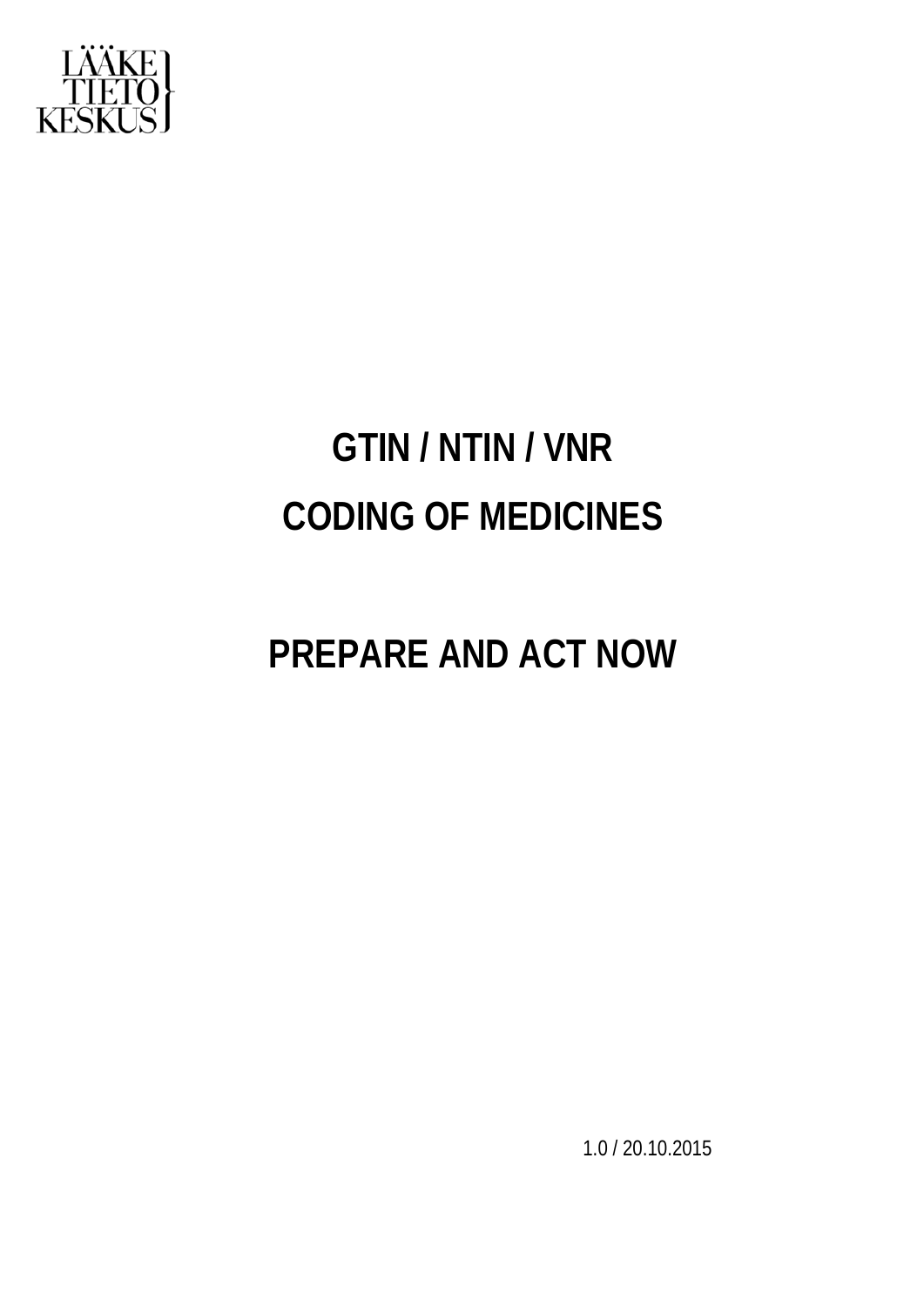

### Content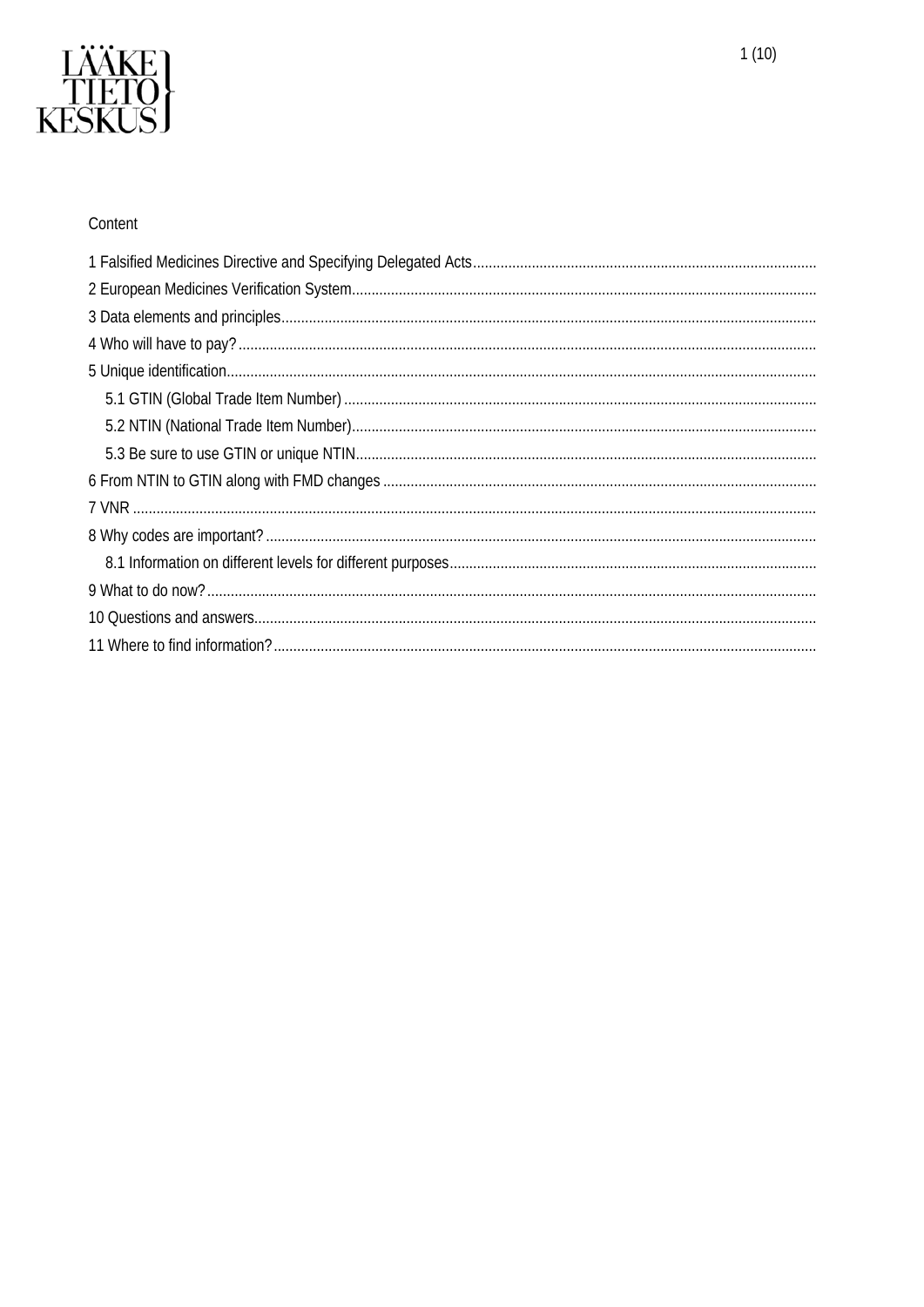

#### <span id="page-2-0"></span>**GTIN/NTIN/VNR - CODING OF MEDICINES - PREPARE AND ACT NOW**

#### **1 Falsified Medicines Directive and Specifying Delegated Acts**

The main goal of the Falsified Medicines Directive (FMD) is to prevent the access of falsified medicines to the legal supply chain (Directive 2011/62/EU June 8, 2011). Details have been specified in Delegated Acts (adopted and content confirmed October 2nd, 2015). The implementation time of 3 years for the safety features begins after the publication of the Delegated Acts. The demanded changes will be therefore required from the beginning of 2019.

The achievement of the goal of the FMD requires unique identification of medicines by standardized coding and serialization of medicinal packages. Standardized 2D data matrix will be added to prescription medicines. 2D data matrix shall bear at least the four following data elements: product code, batch information, expiry date and serial number. The product is identified by the combination of product code and the serial number.

| Product #:<br>Batch: | 09876543210982<br>A1C2F3G415   |  |
|----------------------|--------------------------------|--|
| Expiry:<br>$S/N$ :   | 140531<br>12345AZRQF1234567890 |  |

Coding and serialization are on the responsibility of the pharmaceutical company. Tamper evidence mechanism is also required to be added in outer packages at the same time.

The repository systems needed to take care of the verification requirements will be set up and governed by stakeholders under the supervision of the authorities. Pharmaceutical companies shall bear the costs of the repository systems.

#### <span id="page-2-1"></span>**2 European Medicines Verification System**

In the European Medicines Verification System (EMVS) pharmaceutical company stores basic information of medicines and the master data to the EU Hub of the verification system. From the EU Hub the information will be transferred to national and local medicine verification systems.

When the medicine is dispensed from a pharmacy to a patient the authenticity of the package is verified by comparing the information from the package to the information in the medicine verification system. Wholesalers implement risk-based authentication. The model is end-to-end system and point of dispense verification, not track and trace (Picture 1.).



Picture 1. End-to-end verification system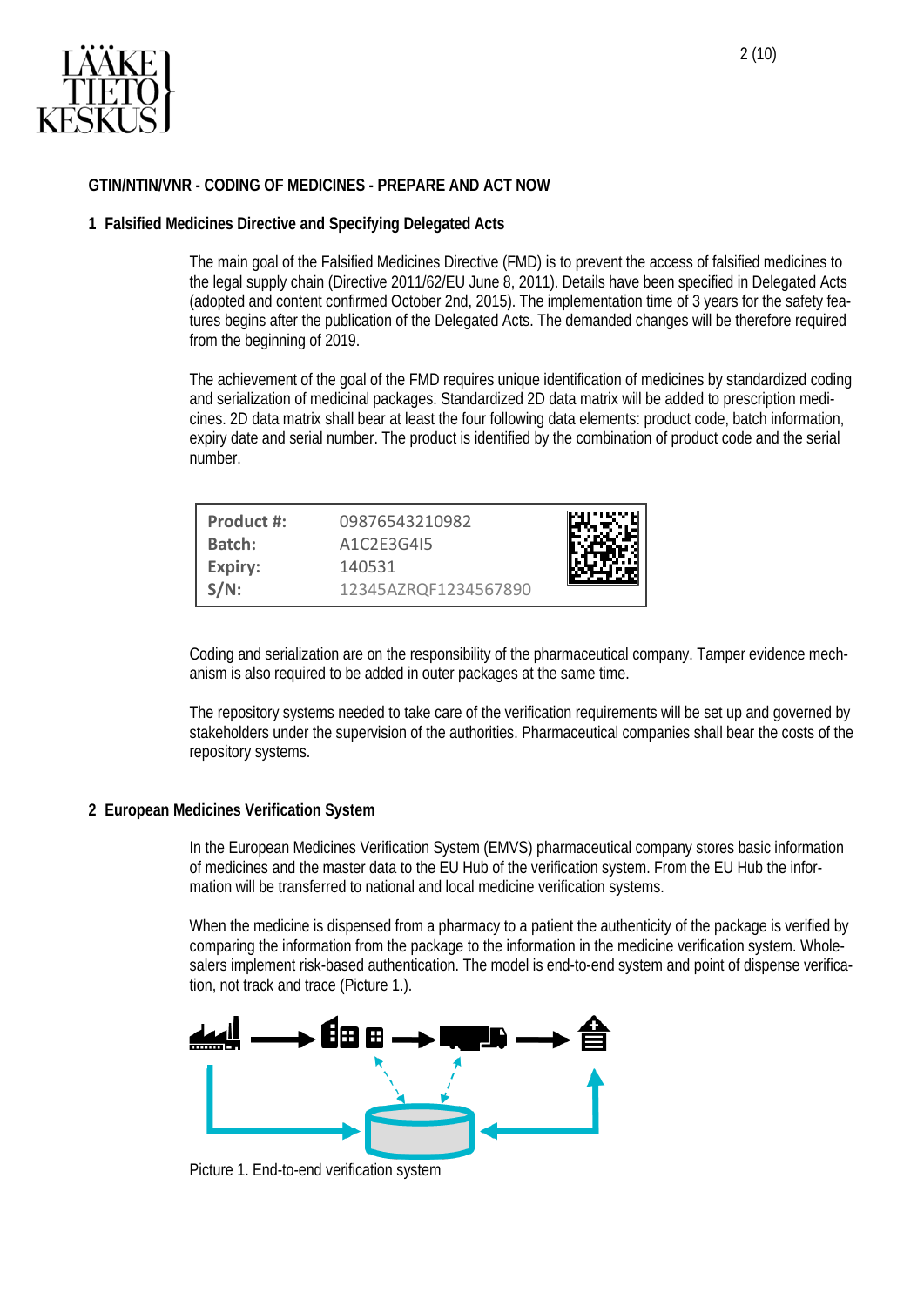

European Associations in the pharmaceutical field EAEPC, EFPIA, GIRP, EGA and PGEU have established European Medicines Verification Organization (EMVO) who administrates the EU Hub and has negotiated 3 Blueprint solution frame contracts.

The integrity and the correctness of the data is essential in the supply chain. The data in the package and in the verification system has to respond to the other information used in the supply chain and IT systems. EMVS will contain only minimum data amount. Codes are part of master data.





The EU Hub enables the handling of multimarket or multinational packages and is the gateway to change information between national or local verification systems. The linkage between the original and re-packed batches is stored in the EU Hub.

The national Blueprint System is a cost efficient technical platform for national verifications and requirements and the channel to the EU Hub. It is the verification platform to pharmacies, wholesalers and others in ensuring the authenticity of the product. Package specific information is stored in the national or local systems and the product is marked as dispensed in the national system.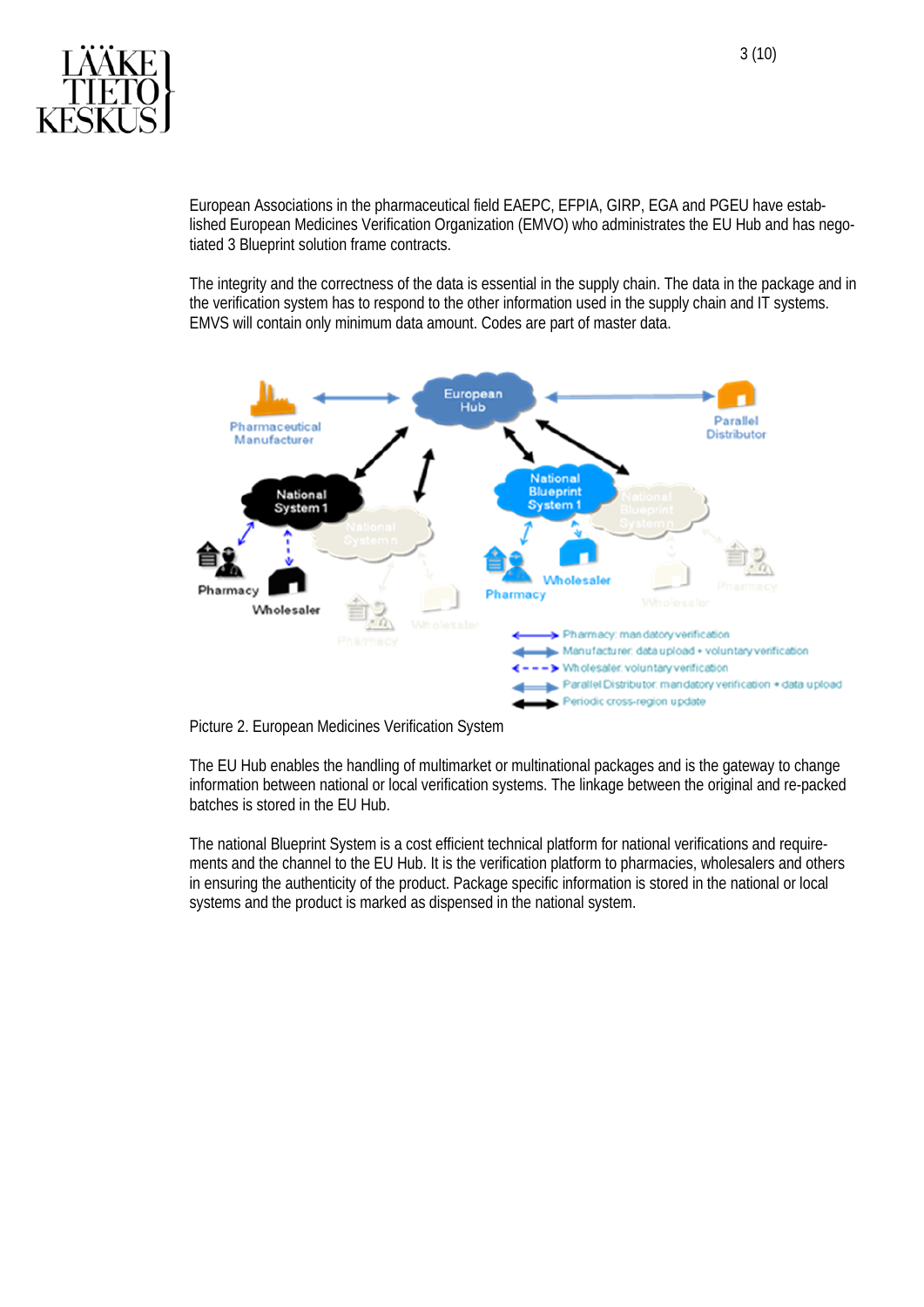

Picture 3. European Hub and National Blueprint System are on the responsibility of EMVO

### <span id="page-4-0"></span>**3 Data elements and principles**

Data elements in the EMVS include:

- Product code (+ national code)
- Shelf life
- Batch number
- Serial number
- Master data
- MAH
- Present status
- Status data changes (who, when)
- Time and date of previous changes

Master data is on the responsibility of the pharmaceutical company:

- Unique product code (+ national code)
- Product code version (original/update)
- Product name
- Dosage form
- Strength
- Package size
- Package type
- MAH id
- Market id
- Wholesaler id's
- Product code status
- National compensation number
- Black/white list market specific flagging

The stakeholder proving the data owns the data. Every action in the repository system is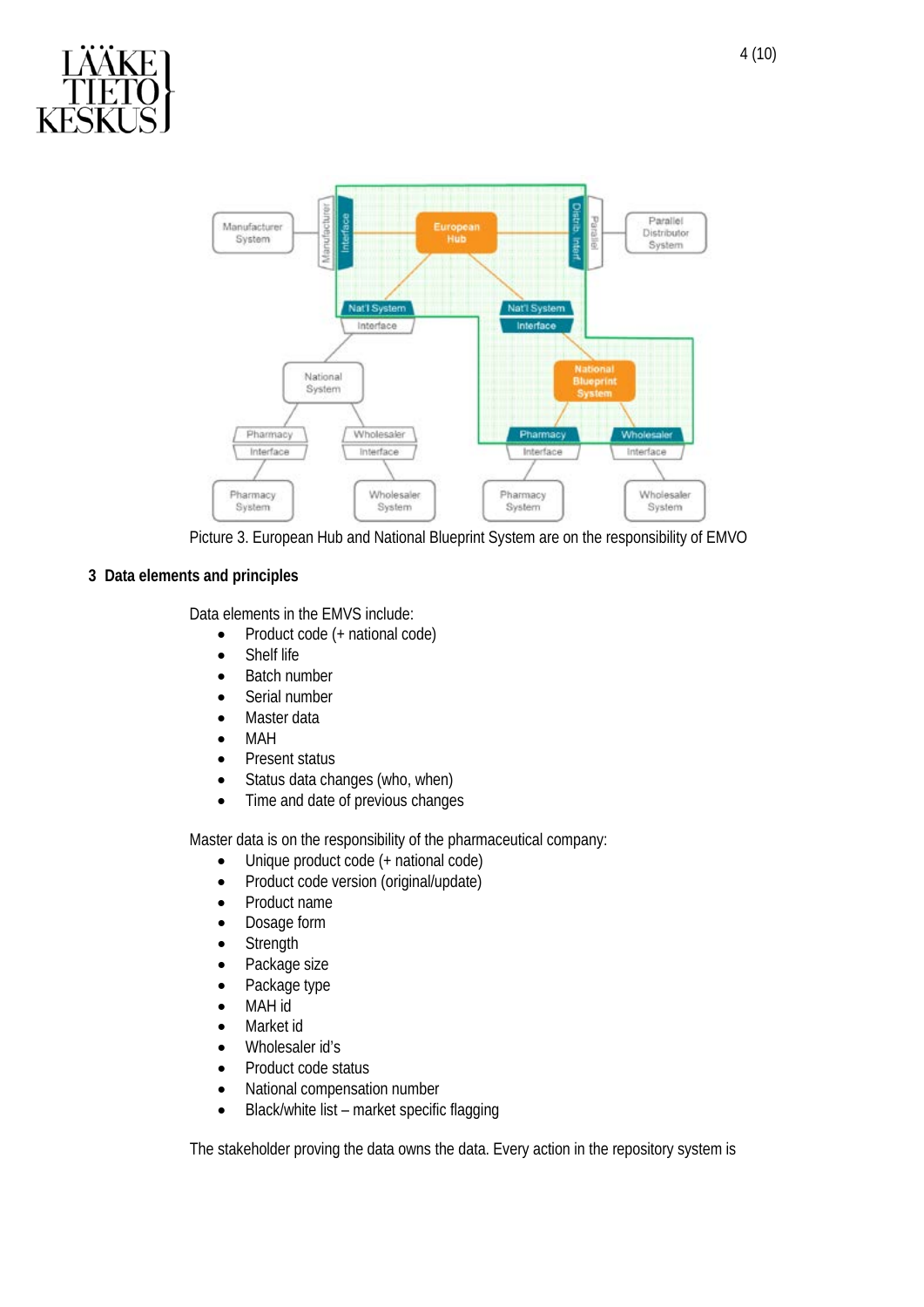

stored in log files and can be tracked. User rights are strictly monitored. The system shall not contain personal data.

#### <span id="page-5-0"></span>**4 Who will have to pay?**

Pharmaceutical companies (Marketing authorization holders) bear the costs of the repository systems in Europe. The investments to package lines are also to be paid by pharmaceutical companies. Pharmacies, hospital pharmacies and wholesalers fund needed investments in the 2D readers and their IT software development.



Picture 2. Distribution of costs

#### <span id="page-5-1"></span>**5 Unique identification**

Reliable verification requires unique identification of each medicinal package. Because of the FMD the packages shall have a unique product code within the 2D datamatrix instead of the current linear barcode. The used product code should be **GTIN** according to GS1 standards **or unique NTIN**.

Unique identification provides an opportunity to differentiate, in a machine readable form, an item's identification.

#### <span id="page-5-2"></span>**5.1 GTIN (Global Trade Item Number)**

GTIN is used for the unique identification of trade items worldwide. GTINs may be 8, 12, 13 or 14-digits in length. Their data structures require up to 14-digit fields, and all GTIN processing software should allow for 14 digits.

A trade item is any item (product or service) upon which there is a need to retrieve pre-defined information and that may be priced, or ordered, or invoiced at any point in any supply chain. This includes individual items as well as their different types of packaging.

GTINs uniquely identify items that are traded in the Supply Chain. Integrity of these numbers throughout the item's lifetime is a key to maintaining uniqueness for manufacturers, wholesalers, distributors, hospitals, regulatory bodies and other Supply Chain stakeholders. A change to one aspect, characteristic, variant or formulation of a trade item may require the allocation of a new GTIN.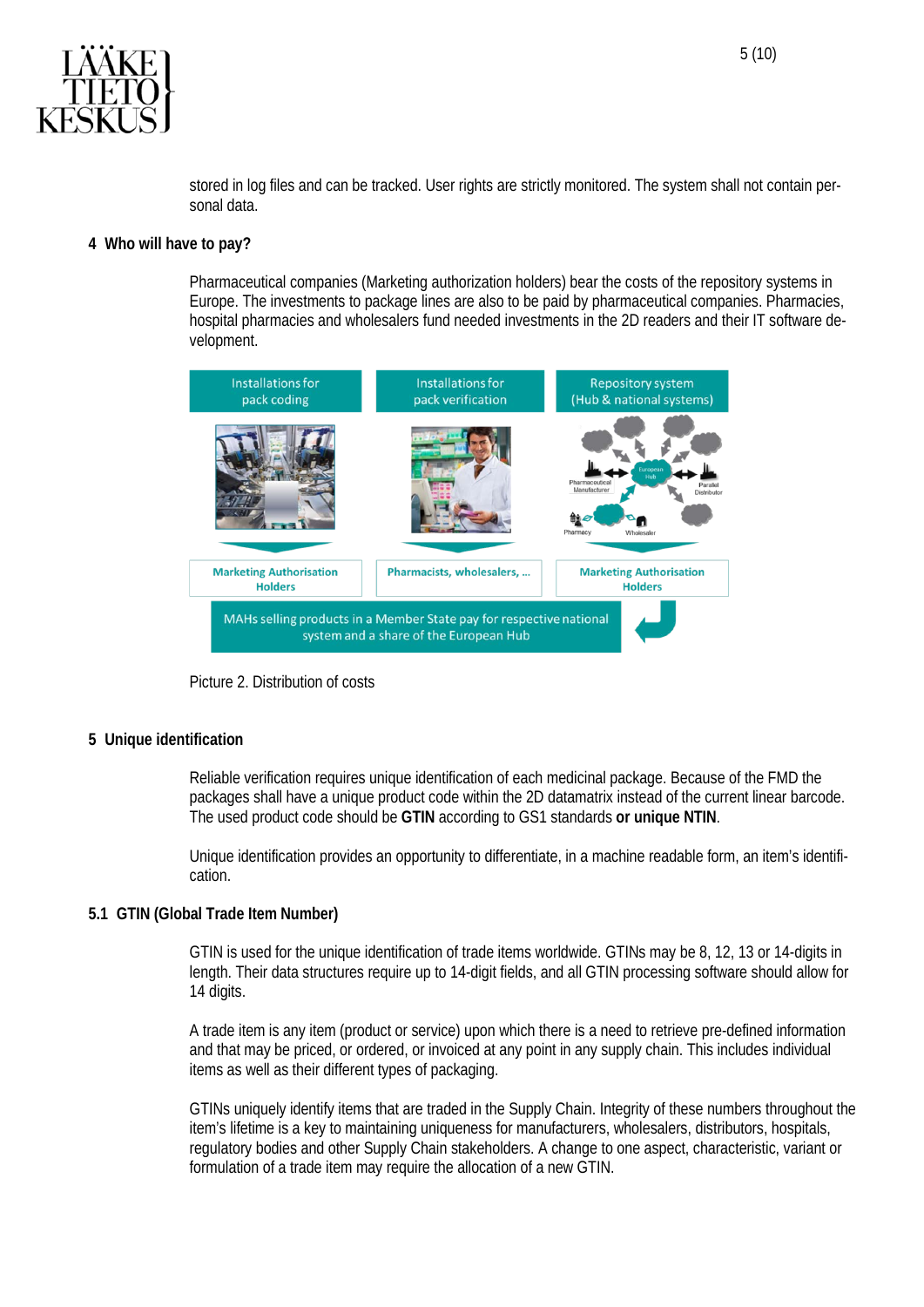

Brand Owners must properly allocate and maintain their GTINs to enable trading partners to distinguish products effectively for regulatory, Supply Chain and patient safety concerns.

| GS1 Company Prefix |  |  |  |  |  |  | Item Reference |                                                                                                                                                                                        |  | Check<br>Digit |          |
|--------------------|--|--|--|--|--|--|----------------|----------------------------------------------------------------------------------------------------------------------------------------------------------------------------------------|--|----------------|----------|
|                    |  |  |  |  |  |  |                | N <sub>1</sub> N <sub>2</sub> N <sub>3</sub> N <sub>4</sub> N <sub>5</sub> N <sub>6</sub> N <sub>7</sub> N <sub>8</sub> N <sub>9</sub> N <sub>10</sub> N <sub>11</sub> N <sub>12</sub> |  |                | $N_{13}$ |

Picture 4. Example of GTIN-13

GS1 Company Prefix

- The GS1 Company Prefix consists of a GS1 Prefix and the Company Number both of which are allocated by GS1 Member Organisations. In general it comprises six to ten digits depending on the capacity needs of the company.
- The first two or three digits N1, N2, N3 constitute the GS1 Prefix allocated by GS1 Global Office to each GS1 Member Organisation (in Finland GS1 Finland). It does not mean that the item is produced or distributed in the country to which the prefix has been allocated.

Item Reference

• The Item Reference is a component of the Global Trade Item Number (GTIN) assigned by the owner of the GS1 Company Prefix to create a unique GTIN and is a non-significant number, which means that the individual digits in the number do not relate to any classification or convey any specific information. The simplest way to allocate Item References is sequentially, that is 000, 001, 002, 003, etc.

Check Digit

• The Check Digit is the last digit. It is calculated from all other digits in the GTIN. Calculator can be found for example www.gs1.fi.

| Indicator      | GTIN of the items contained (without Check Digit)<br>Check                                                                                                                              |      |  |  |  |  |
|----------------|-----------------------------------------------------------------------------------------------------------------------------------------------------------------------------------------|------|--|--|--|--|
| N <sub>1</sub> | N <sub>2</sub> N <sub>3</sub> N <sub>4</sub> N <sub>5</sub> N <sub>6</sub> N <sub>7</sub> N <sub>8</sub> N <sub>9</sub> N <sub>10</sub> N <sub>11</sub> N <sub>12</sub> N <sub>13</sub> | N 14 |  |  |  |  |

Picture 5. GTIN-14 Data Structure/Example of GTIN-14

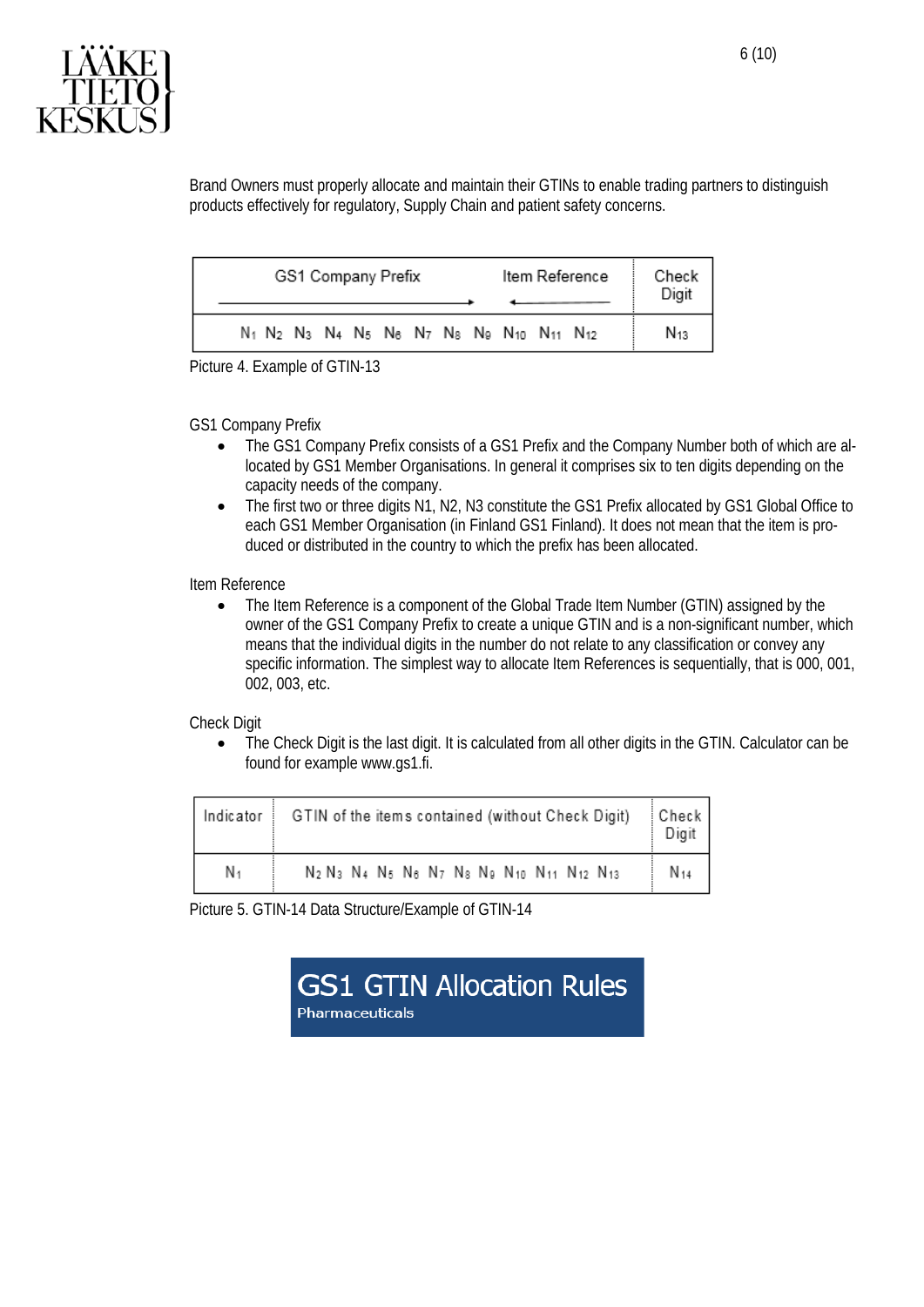

There are specific rules when GTIN has to be changed, for example when the size of the outer package changes significantly. Please get to know the change rules in depth.

See more information about GS[1 www.gs1.fi.](http://www.gs1.fi/)

See more information and check out the GS1 GTIN Allocation Rules for Pharmaceuticals: <http://wiki.vnr.fi/>

#### <span id="page-7-0"></span>**5.2 NTIN (National Trade Item Number)**

When it was decided that a barcode should be printed on all pharmaceutical packages in the 1980's, the Vnr was central and dispensing was handled manually. It was therefore decided that it was important that the Vnr should be included in the new identification code represented by the barcode. In order to achieve this it was decided that pharmaceuticals in the Nordic countries should have modified formats of GTIN-13 and GTIN-8. This format was named NTIN.

However, the prerequisite that the barcode should include a Vnr is no longer valid from a logistical point of view. This means that the GTIN-13 and GTIN-8 formats of the barcode currently can be GTIN or NTIN.

An NTIN-13 has the same technical format as a GTIN-13, i.e. 13 digits, but with a fixed prefix and a Vnr instead of an article reference number. Actually it is a GTIN-13, but the prefix is owned by the Nordic Number Office.

Prefix of Nordic Number Centre (**704626**) + Vnr + check digit

704626 is the prefix of NNC used as a common Nordic company prefix for all pharmaceuticals.

An NTIN-8 has the format:  $2 + Vnr + check$  digit.

Please note that there is a theoretical risk of mix-ups with articles other than pharmaceuticals. To reduce this risk NTIN-8 should only be used on prescription medicines.

NTINs can only be acquired from NNC by using the Vnr extranet service: [https://vnr.fi.](https://vnr.fi/) A confirmed barcode will then be visible in the detailed Vnr information section, for more information please contact NNC.

#### **IMPORTANT:**

- 1. The technical format of NTIN is correct, but the predetermined company prefix 704626 leads always to the Nordic Number Center (= Pharmaceutical Information Centre), not the pharmaceutical company in question
- 2. The company has to make sure that the NTIN is unique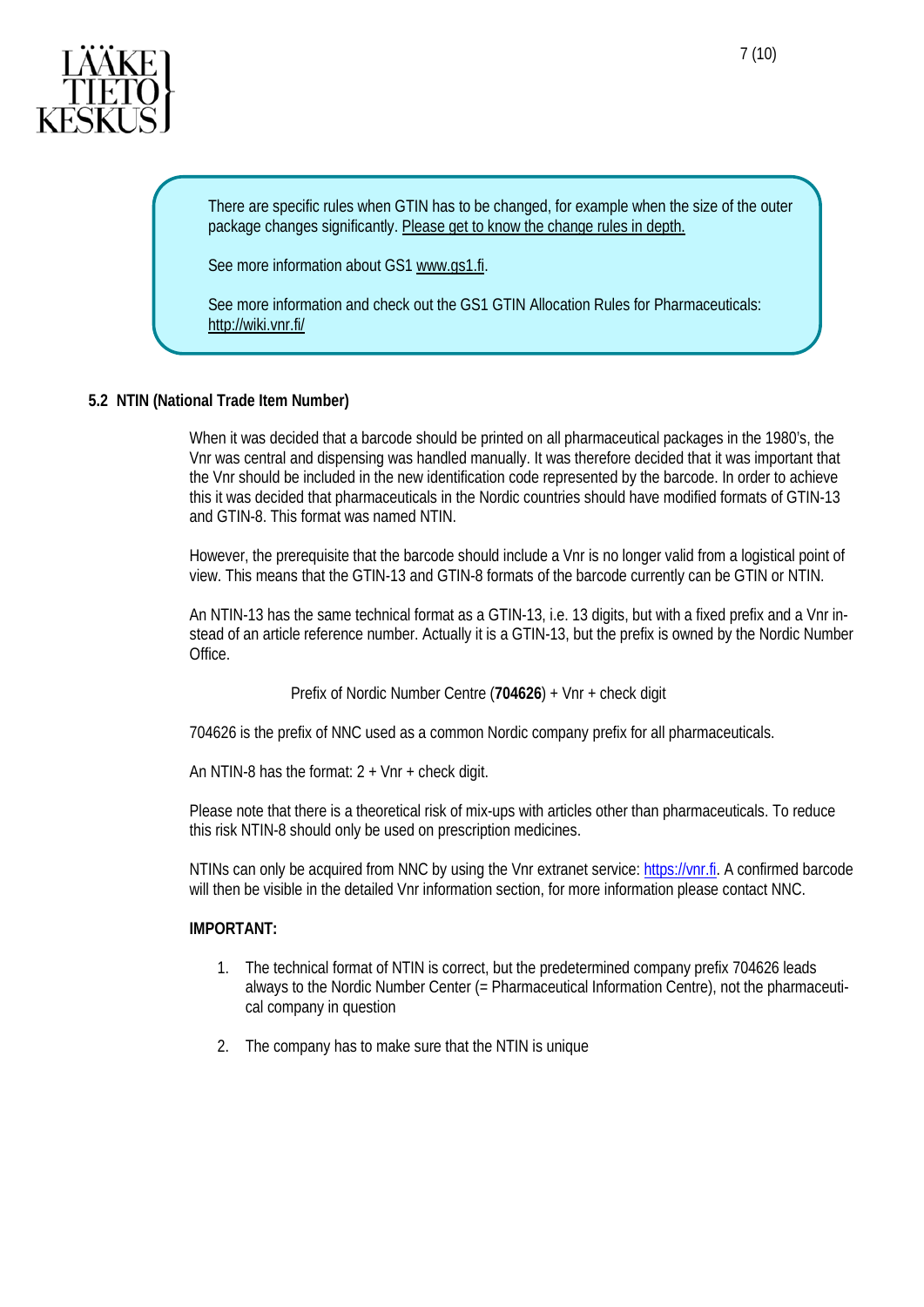

<span id="page-8-0"></span>Since the NTIN contains Vnr, NTIN can be changed only when Vnr changes. There are 6 data elements that define Vnr:

• Trade name, dosage form, strength, pack size, pack type, MAH

If some of these changes, the Vnr has to be changed so the NTIN changes. NTIN allows individual identification only when the packages with the same Vnr are identical (since NTIN contains Vnr). NTIN cannot separate packages with different PILs or different outer packages since those are not the defining elements of Vnr. If there are PILs with different languages, the company should use GTIN, not NTIN. NTIN may be used only when it is unique. The ensuring of the uniqueness is on the responsibility of the pharmaceutical company.

Please note that the Vnr rules differ from GTIN rules. GTIN has to be changed in many situations when Vnr not.

One Vnr can have only one NTIN, but many GTINs (for example different PILs). The choice is GTIN or unique NTIN. Vnr and GTIN provide information on different level. They do not substitute each other.

#### <span id="page-8-1"></span>**6 From NTIN to GTIN along with FMD changes**

Along with Falsified Medicines Directive 2D data matrix is added to the prescription medicine packages. 2D data matrix shall contain a unique product code. Pharmaceutical companies recommended to start using GTIN or to ensure that the NTIN is unique at the same time when the pack changes are made anyway.

Pharmaceutical company decides for itself what product code to use and how to administrate them. The aim is the individual and unique identification of the medicine package.

Check the quick help in VnrWiki: [http://wiki.vnr.fi/?page\\_id=1671](http://wiki.vnr.fi/?page_id=1671)

#### <span id="page-8-2"></span>**7 VNR**

The Nordic Article Number (Vnr) is an identification code for a specific article of medicine with marketing authorization in the Nordic countries. The Vnr is a six-digit-code (000001-199999 and 370000-599999) given to all human and veterinary medicines. It enables a simple verification of packages at all stages in the drug supply chain from prescription to the patient.

Vnr enables Nordic packages (remarkable cost savings). It is very widely used in the supply chain and IT systems to identify medicines and as a key to comprehensive information).

Vnr provides identification on different level than GTIN (since one Vnr can have many GTINs).

NOTE: Vnr will not disappear.

#### <span id="page-8-3"></span>**8 Why codes are important?**

The code is the key to information shown and used in IT systems. Different users have different kind of needs in different situations, for example:

• company makes a notification of a new product into the market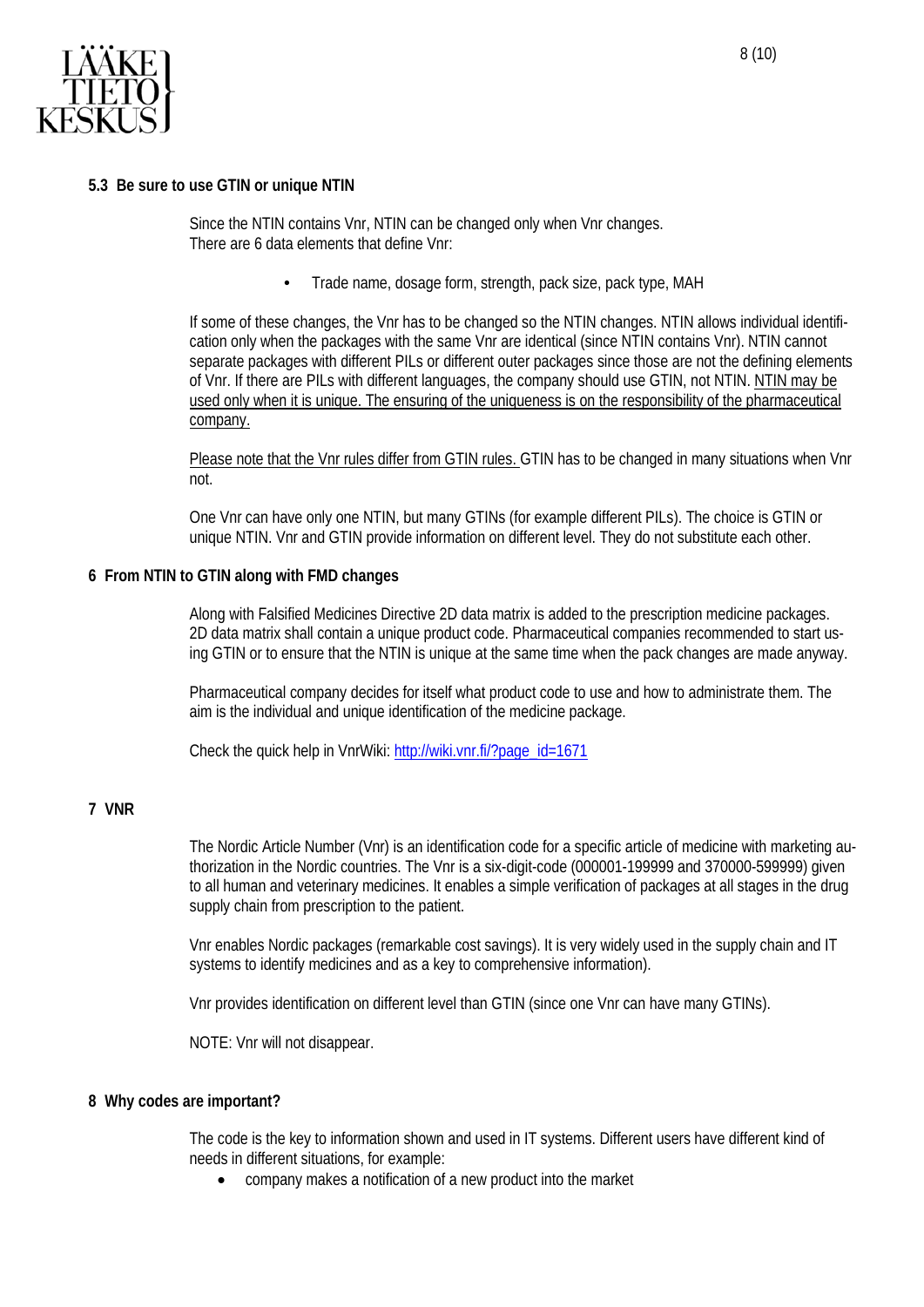

- Pharmacy returns a package to wholesaler
- Hospital pharmacy dispenses a biological preparation
- Doctor prescribes a medicine
- Nurse doses painkiller for a patient
- Pharmaceutical pricing board updates a price for a medicine
- Online pharmacies, robots, services by authorities, supply chain, home care applications, storage control ect.

Information in the medicinal package and in the IT systems and supply chain must be the same. The codes are also the only manner to combine information from different sources and databases to one place.

It is extremely important that pharmaceutical companies are aware that the codes are critical attribute. They functions as an information carrier between a number of IT-systems involved in the prescription, dispensing, ordering, storage and information regarding medicines. The usage of the codes is therefore a matter of wellfunctioning management of articles as well as patient safety. In addition, electronic prescriptions as well as highly automated management systems in all parts of the distribution chain enhance the risk of fatal consequences if a codes are mixed or incorrect.

In order for the distribution chain to function safely, it is important to know when and how an article should change codes (Vnr/NTIN/GTIN).

#### <span id="page-9-0"></span>**8.1 Information on different levels for different purposes**

In IT systems information is used on several different levels for different purposes depending on the needs of the users (doctor vs hospital pharmacist). Correct and uniform coding enables the useful information for different user cases.

| Level                    | Usage example                                                    | Medicin example                |                                        |        |            |                                                        |
|--------------------------|------------------------------------------------------------------|--------------------------------|----------------------------------------|--------|------------|--------------------------------------------------------|
| Generic product          | medicine selection:<br>headache                                  | libuprofen $/$<br>lparasetamol |                                        |        |            |                                                        |
| <b>Medicinal product</b> | medicine selection:<br>familiar medicine for<br>allergic patient | Burana / Ibusal                |                                        |        |            |                                                        |
| Marketing authorization  | prescription: suitable Burana<br>strength and dosage<br>form     |                                | 600 mg tabl<br>/ 125 mg<br>suppository |        |            |                                                        |
| Package                  | medicine delivery:<br>package size in stock                      | <b>Burana</b>                  | 600 mg tabl 100 pcs / Vnr 552208       | 30 pcs |            |                                                        |
| Single package           | medicine delivery:<br>better duration stays<br>in stock          | <b>Burana</b>                  | 600 mg tabl 100 pcs                    |        | Vnr 552208 | batch A12345B exp 01-2015<br>batch A12345X exp 01-2017 |
|                          |                                                                  |                                |                                        |        |            |                                                        |

Picture 6. Examples of information needs on different levels.

#### <span id="page-9-1"></span>**9 What to do now?**

It is important to start preparing now. Especially concerning master data and code administration and communication in the pharmaceutical company.

1) Prepare: find out the current coding situation in your company 2) Start preparing for the required changes

• Is GTIN today in use in Finland and/or in the Nordic countries?